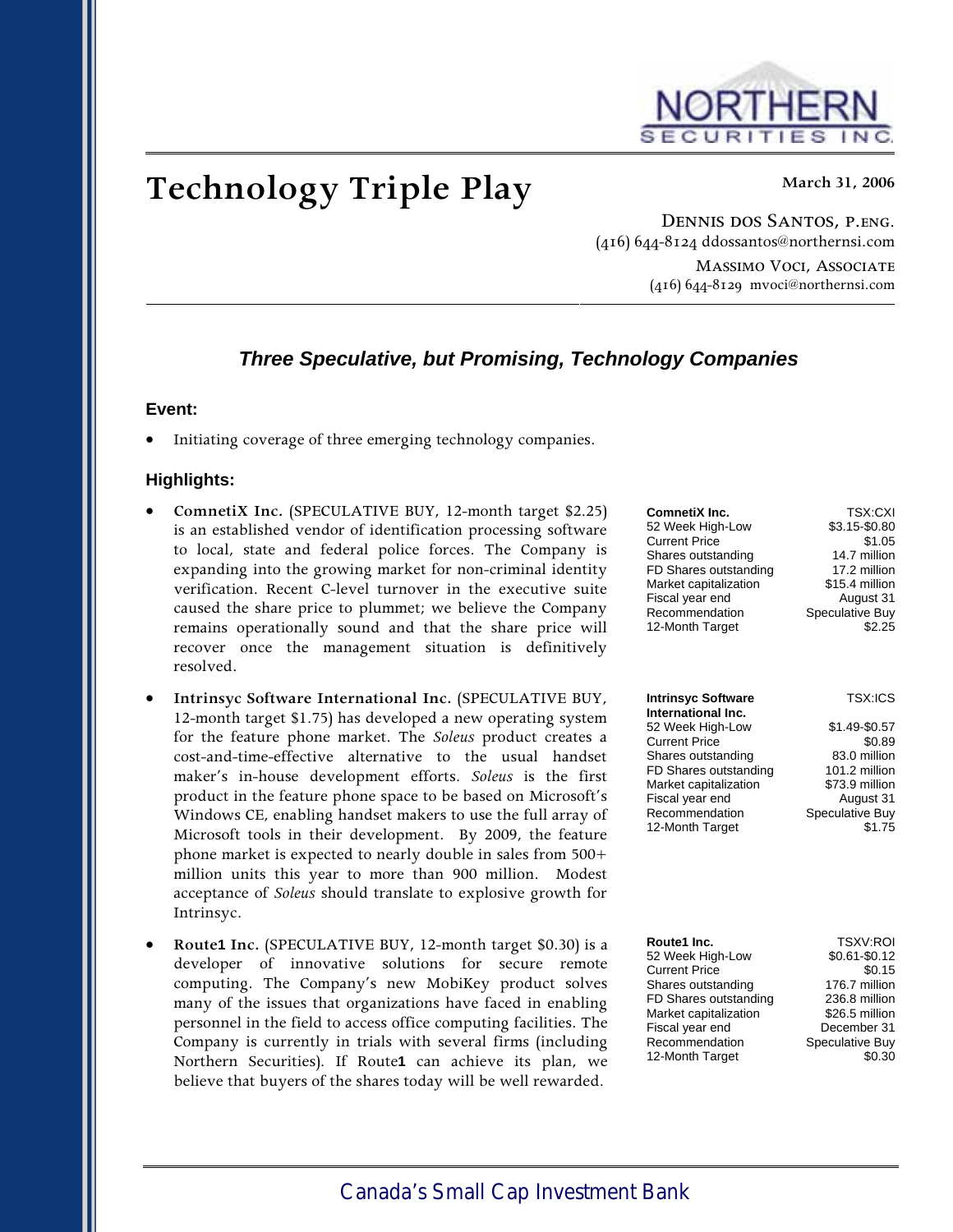#### **Investment Opinion Definition**

|                         | <b>STRONG BUY:</b> NSI expects the share price to appreciate 30% or more over the next 12 months.                           |
|-------------------------|-----------------------------------------------------------------------------------------------------------------------------|
| BUY:                    | NSI expects the share price to appreciate 10% to 30% over the next 12 months.                                               |
| HOLD:                   | NSI expects the share price to appreciate 10% or less over the next 12 months.                                              |
| SELL:                   | NSI expects the share price to have a negative rate of return over the next 12 months.                                      |
| <b>SPECULATIVE BUY:</b> | NSI expects the share price to appreciate substantially over the next 12 months, but with a high<br>level of inherent risk. |

Note: Percentages are approximate and ratings are at the analyst's discretion.

#### **Analyst Certification**

All of the views expressed in this report accurately reflect the personal views of the responsible analyst about any and all of the subject securities or issuers. No part of the compensation of the responsible analyst named herein is, or will be, directly or indirectly, related to the specific recommendations or views expressed by the responsible analyst in this report.

#### **Dissemination of Research**

Northern Securities Inc. endeavours to make all reasonable efforts to provide research simultaneously to all eligible clients via email. Additional distribution may be done by sales personnel via email, fax or regular mail. Please contact your investment advisor or institutional salesperson for more information regarding Northern Securities' research.

#### **Material Disclosures**

The analyst responsible for preparing this research report receives compensation that is based upon various factors, including investment banking revenues of Northern Securities Inc.

Northern Securities Inc. may receive or may seek compensation for investment banking services from all companies under research coverage within the next three months.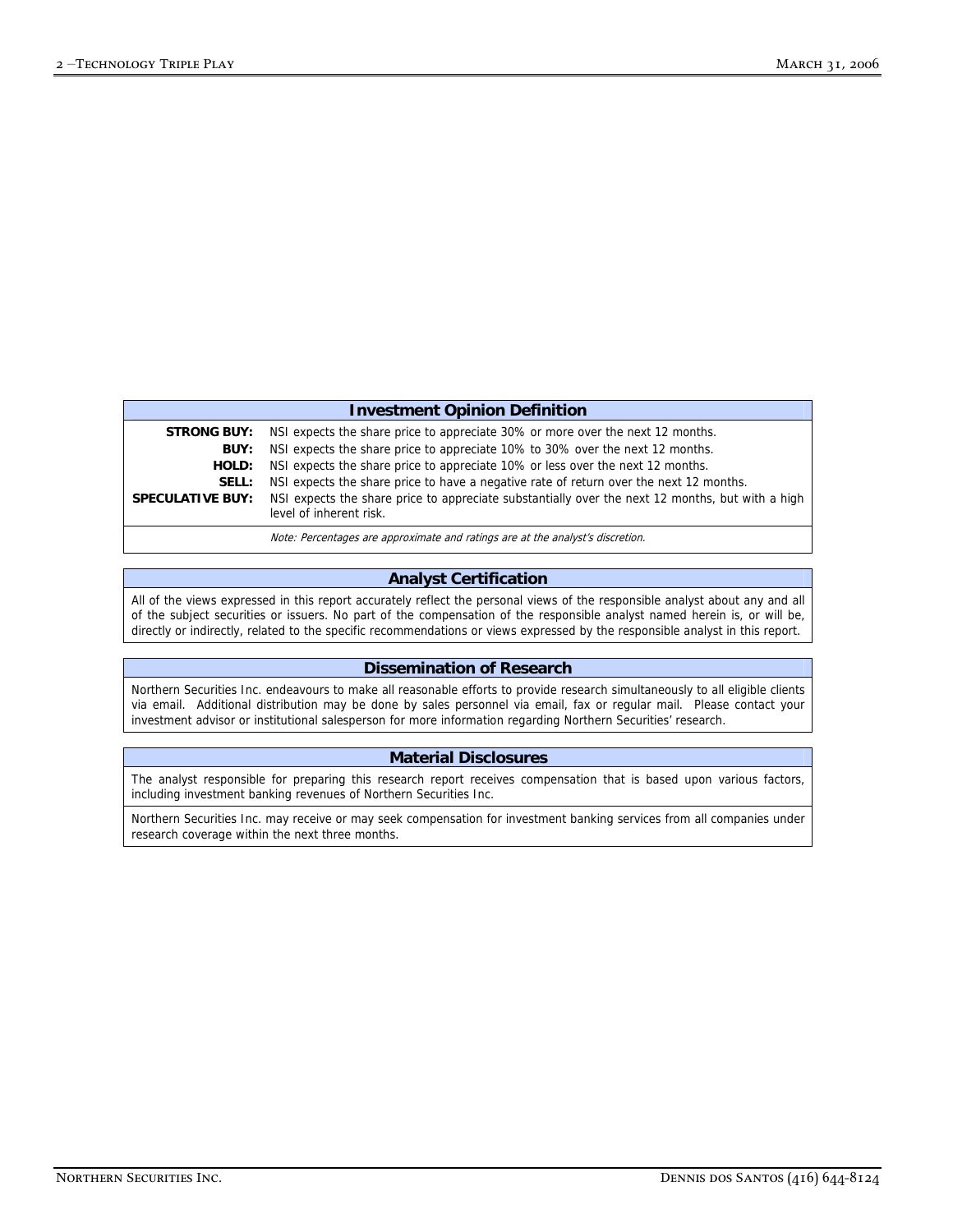# **Executive Summary**

With this report, we are initiating coverage of three emerging companies offering products and services in the Technology sector. Our view is that corporations have under-invested in new technologies over the last few years, resulting in pent-up demand for new solutions and services. This creates opportunity for newer, innovative companies as the latent demand converts to active purchasing. Among the companies covered in this report are ComnetiX Inc. (TSX:CXI \$1.05), Intrinsyc Software International Inc. (TSX:ICS \$0.89) and Route**1** Inc. (TSXV:ROI \$0.15).

At the height of the "tech bubble" the low cost of capital and high rewards for Initial Public Offerings resulted in the funding of a great number of technology ventures. While many of these ventures amounted to the tech equivalent of a "dry hole", some of them continued developing their businesses outside of the limelight. Other technology companies that may have been in business for longer periods went public post-2000 without the fanfare of the late 1990's era. The net result has been a crop of relatively unknown public companies with desirable technologies and potentially explosive markets, each of which is poised for launch.

From the public markets' perspective investor interest in the tech sector has waned since the bursting of the bubble. This is understandable. After all, why bother trying to comprehend the TLA's (Three-Letter Acronyms) endemic to technology when plays in the resource sector could deliver huge returns with little work? With commodity prices seeming to have paused in their vertical ascent, we believe that investors can earn outsized returns by paying close attention to the smaller capitalization names in the tech universe, some of whom may grow into significant companies. Learning from history can be instructive. Would anyone have predicted in 2000 that, just a few years later, RIM would have a larger market capitalization than Nortel?

Over the past 2-3 years, many forward-looking technology projects were sidelined due to company decisions to build cash balances in the face of economic uncertainty and rising commodity prices. At this juncture, capital spending constraints are likely to be loosened and new projects developed. Given the substantial return on investment possible from deploying technology projects, we believe that new solutions will be high on the priority list for incremental capital dollars. From an investment perspective, those firms that deliver products or services to improve (1) employee productivity, (2) asset utilization, (3) public safety, and (4) operational convenience, stand to benefit from new spending in technology.

Our view is that the ability to exploit technology in new and unique ways has created significant growth opportunities for small, innovative firms. Our formal coverage universe includes ComnetiX Inc. (SPECULATIVE BUY rated, \$2.25 target), Intrinsyc Software International Inc. (SPECULATIVE BUY rated, \$1.75 target) and Route**1** Inc. (SPECULATIVE BUY rated, \$0.30). While small, each of these companies has potentially explosive growth ahead of it. Two of the companies mentioned use technology to solve real-world problems. The other, ComnetiX, offers compelling security technology that fills the growing need for identity verification.

For investors prepared to be patient and accept the inherent risks, we believe that substantial returns are possible over 12 to 24 month time horizons for the companies mentioned in this report.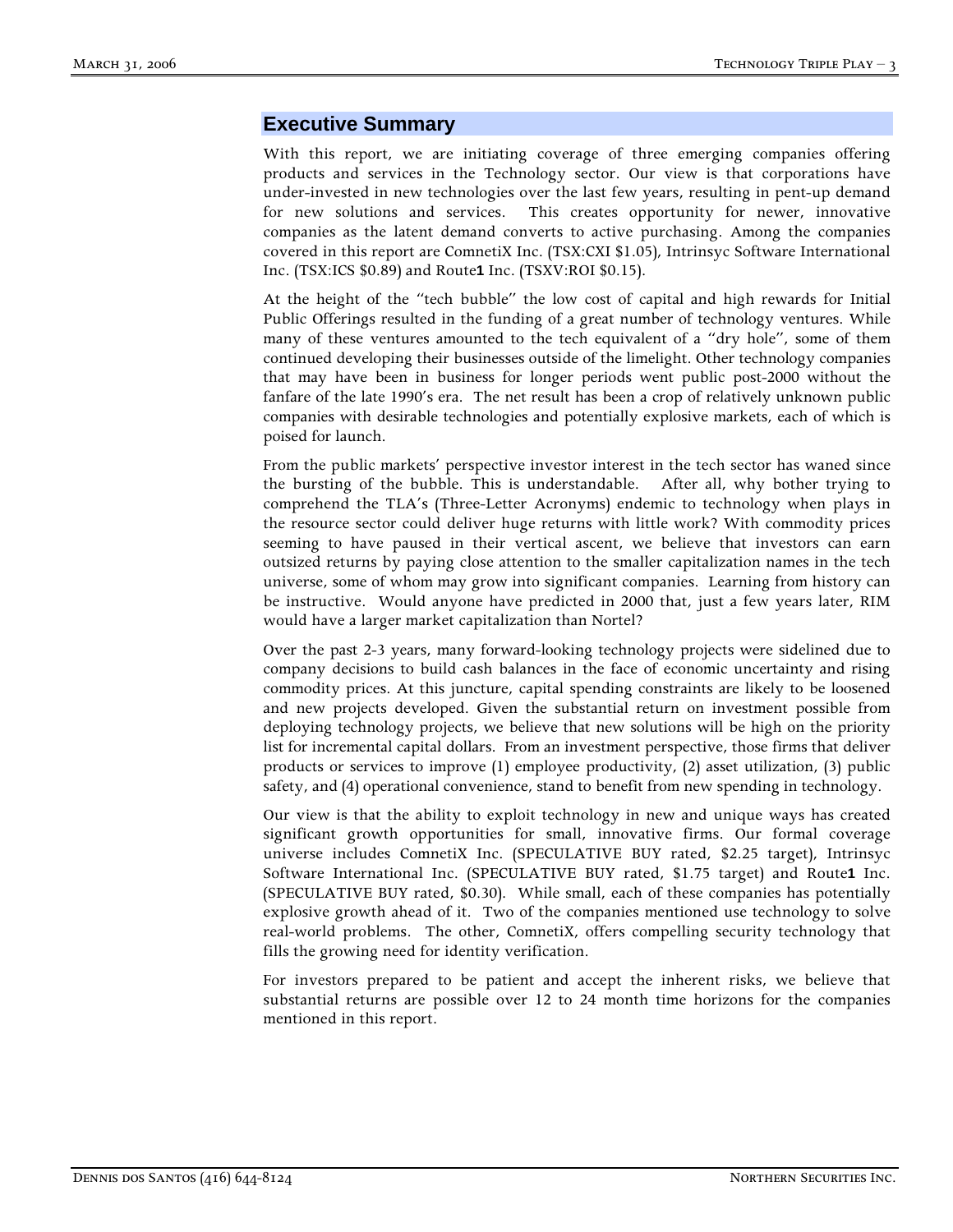# **Investment Highlights**

**Networks Applications Continue To Grow In Both Kind And Magnitude.** Lower costs and more consistent performance from both wireless and wired networks are enabling new kinds of applications both within and beyond the cell phone.

**The Lack Of Large Incumbents Creates Opportunities For Newer Companies.** While large OEMs such as Nortel (NT-TSX, \$3.56) and Nokia (NOK-NYSE, US\$21.28) dominate the markets for basic infrastructure, the markets being pursued by our subject companies are still open to small, innovative companies. None of the large technology OEMs "owns" any of the markets we will address in this report.

**Growth Drivers From The Past Should Continue To Drive Future Growth.** Factors that have driven technology adoption by users in the past have been (1) productivity improvements, (2) better asset utilization, (3) improved operational convenience, and (4) safety, whether product, employee or public. We believe that these remain the key drivers for further adoption of new technologies.

**There Are Common Critical Success Factors For Small Companies In This Space.** The six habits of highly successful technology innovators are: (1) a technology that is materially different from current solutions, (2) a focus on vertical markets, (3) access to capital, (4) ability to develop partnerships, (5) no major incumbent competitor, and (6) a potentially large market. The companies mentioned in this report meet these criteria.

#### **There Are Significant Investment Risks Associated With Early-Stage Technology Companies**

**Standards.** Many of the target markets are still in their early stages and lack firmly established standards. Companies hoping to capitalize on emerging opportunities must follow industry dynamics and consequently must provide, on a timely basis, product offerings that are technologically reliable and that meet these shifting industry requirements.

**R&D Risk.** For emerging markets, companies need to anticipate market needs and design their products accordingly. The process of bringing a product from concept to production involves many separate events, from initial design to design-for-manufacturing to aftersales support. At any point along the process, market needs may not be properly anticipated with the result that the product may "miss the mark" and require reengineering on an accelerated timeline. Companies need substantial resources in both cash and R&D personnel in order to react to unanticipated developments.

**Market Development Risk**. Many of the most promising markets for newer technologies are potentially very large, though small at present. In many instances, current demand is largely for pilot projects and system evaluations. Should these projects not deliver the anticipated returns, it is highly likely that the markets will not develop as anticipated.

**Dependence On Key Personnel.** The success of most early-stage technology companies depends upon their ability to attract and retain employees who have special knowledge with respect to designing, developing, manufacturing and marketing their specific products. The loss of key personnel could have a material adverse effect on an individual company's operations and business prospects.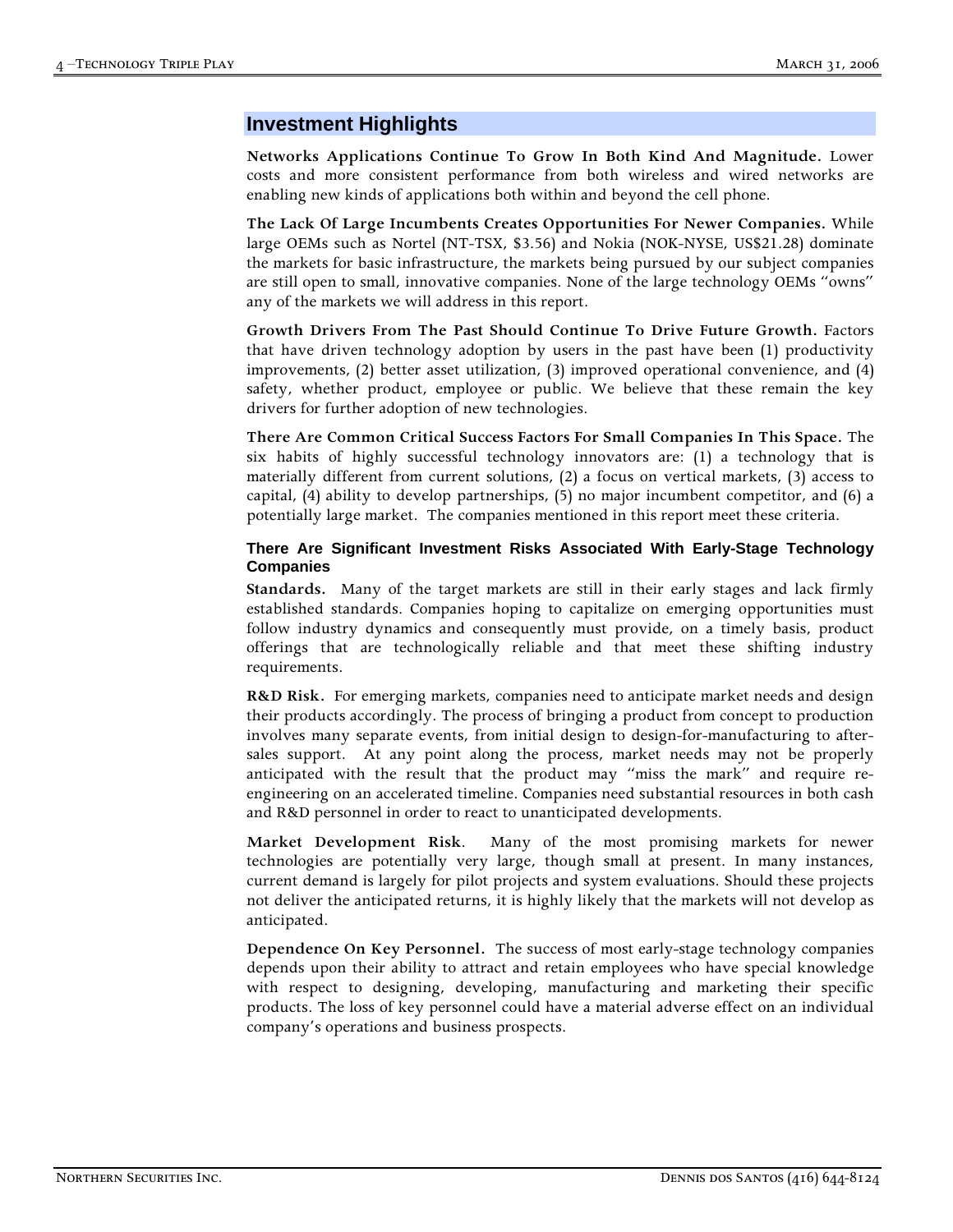# **Intrinsyc Software**

**International, Inc.** is a mobility software and services company. The Company's principal business units are Mobile Software Products (MSP) and Mobile and Embedded Solutions (MES). The MSP group is responsible for the development of the *Soleus* feature phone operating system and the MES group provides systems integration services to handset manufacturers

# **Intrinsyc Software International Inc.**

**TSX: ICS Price:** \$0.89 **Recommendation: Speculative Buy 12-Month Target: \$1.75**

#### *Plenty of Intrinsyc Value*

#### **Highlights**

- The cell phone market is characterized by intense competition and shortening product cycles. Consumer tastes are fragmenting, with individuals looking for particular combinations of features from their phones.
- Up until now, the software platforms of the handset manufacturers were largely developed in-house; more fully-featured models have been built on platforms such as Windows CE and Symbian.

| 52-week high/low      | \$1.49-\$0.57  |
|-----------------------|----------------|
| Shares outstanding    | 83.0 million   |
| FD Shares outstanding | 101.2 million  |
| Market capitalization | \$73.9 million |
| Fiscal year end       | August 31      |
|                       |                |



| (000, except EPS)   | F2005       | <b>F2006E</b> | <b>F2007E</b>                   | <b>F2008E</b>     |
|---------------------|-------------|---------------|---------------------------------|-------------------|
| Sales               | \$17,539    | \$19,882      |                                 | \$28,749 \$47,689 |
| Gross margin        | \$8,458     | \$8.782       |                                 | \$14,375 \$28,613 |
| Gross margin        | 48%         | 44%           | 50%                             | 60%               |
| <b>EBITDA</b>       | (\$3,809)   | (\$8,962)     | (\$8,468)                       | $($ \$888)        |
| Net earnings (loss) | $(\$4,980)$ |               | (\$10,957) (\$10,206) (\$2,265) |                   |
| EPS (basic)         | (\$0.09)    | (\$0.17)      | (S0.13)                         | (\$0.03)          |
| EPS (FD)            | (\$0.08)    | (\$0.15)      | (S0.10)                         | (\$0.02)          |

- With the increasing pace of market changes, handset builders need to look outside their own R&D groups for platform software, as the internal groups cannot be built quickly enough to capitalize on opportunities. Stepping into this breach is Intrinsyc Software with its just-launched *Soleus* product, a derivative of Windows CE for the mid-range handset market.
- The Company's current revenues are mostly from consulting work; even modest acceptance of *Soleus* will drive revenues from the \$16 million range to in excess of \$50 million over the next two years.

# **Investment Opinion**

Building on the technical skills developed through its legacy consulting and contract engineering work, Intrinsyc has developed its *Soleus* product as a potential standard platform for feature phone developers. With annual unit sales of feature phones expected to nearly double over the next few years, Intrinsyc could experience explosive growth as handset makers adopt *Soleus* in large numbers. The Company is still early stage; we believe that moderate success in obtaining design-ins for *Soleus* could cause the share price to more than double. **We are initiating coverage of Intrinsyc with a SPECULATIVE BUY rating and a 12-month target price of \$1.75.**

#### **Table 4: Recent Developments**

| March 23, 2006           | Announced private placement of units for total gross proceeds of approximately<br>\$21,780,000. The Units were priced at \$0.90 per Unit. Each Unit is comprised of one<br>common share and one-half common share purchase warrant (a "Warrant") exercisable<br>into one common share at a price of \$1.05 per share for a period of 4 years from the date<br>of the closing of the private placement. |
|--------------------------|--------------------------------------------------------------------------------------------------------------------------------------------------------------------------------------------------------------------------------------------------------------------------------------------------------------------------------------------------------------------------------------------------------|
| <b>February 13, 2006</b> | Announced the commercial availability of Soleus (code name Polaris), at 3GSM World<br>Conference in Barcelona, Spain.                                                                                                                                                                                                                                                                                  |
| December 19, 2005        | Thomas Bitove joined the board of directors.                                                                                                                                                                                                                                                                                                                                                           |
| December 6, 2005         | Announced first partner for low-cost feature phone software development, Enfora LP.                                                                                                                                                                                                                                                                                                                    |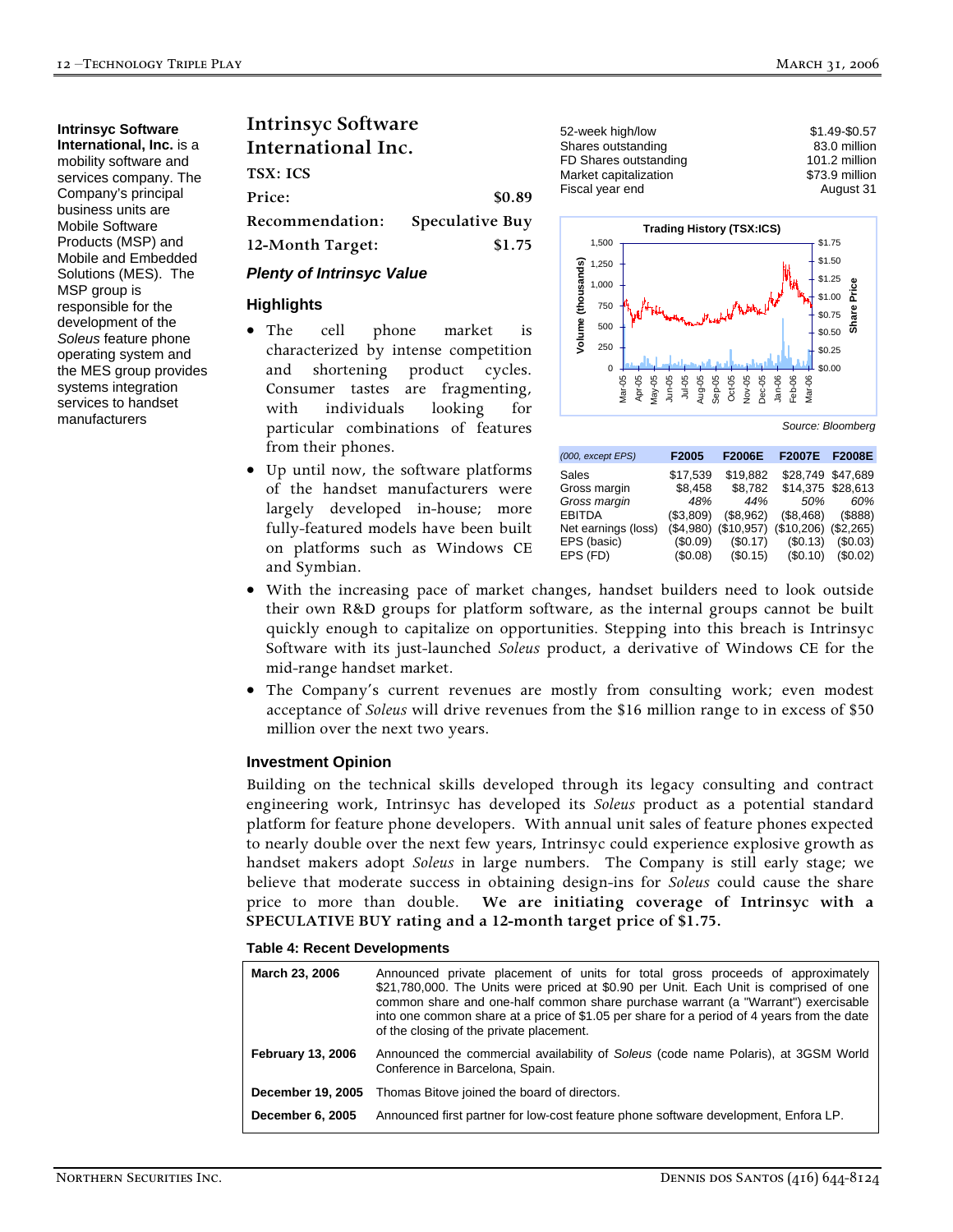| November 16, 2005      | Announced preview of Polaris. A software development kit (SDK) for Polaris was shipped<br>to a select group of silicon vendors, original equipment manufacturers (OEMs), original<br>design manufacturers (ODMs), independent software vendors (ISVs) and network<br>operators.                                                                                                                                                                                                                                                                                                                                                                                                                                                                                               |
|------------------------|-------------------------------------------------------------------------------------------------------------------------------------------------------------------------------------------------------------------------------------------------------------------------------------------------------------------------------------------------------------------------------------------------------------------------------------------------------------------------------------------------------------------------------------------------------------------------------------------------------------------------------------------------------------------------------------------------------------------------------------------------------------------------------|
| <b>October 4, 2005</b> | Announced closing of \$8,000,000 debenture financing with Wellington Financial Fund II.<br>The debentures mature October 3, 2007, have an annual interest rate of 12.5% and are<br>secured by a charge over all of the assets of Intrinsyc and its subsidiaries. The net<br>proceeds were approximately \$7,000,000 after fees and expenses. In addition, Intrinsyc<br>issued Wellington Financial 3,870,968 special warrants. Each special warrant entitles the<br>holder to purchase one common share of Intrinsyc at an exercise price of \$0.62 per share<br>at any time prior to October 3, 2010. As part of the financing, Intrinsyc agreed to appoint<br>Mark McQueen, President and Chief Executive Officer of Wellington Financial LP, to its<br>Board of Directors. |

*Source: Company reports*

#### **Company Overview**

Intrinsyc Software is an emerging provider of platform products for the growing "feature phone" cell phone market. The Company also offers engineering systems integration services to (i) handset manufacturers such as Nokia, Motorola, and Samsung, (ii) silicon vendors to the mobile handset OEMs such as Texas Instruments, Freescale, Agere and Intel, and (iii) the smart phone operating system divisions of major software vendors including Microsoft and Symbian. The Company currently has about 200 employees, 70% of whom are engineering or development.

The Company started (in 1996) by offering contract engineering assistance to partners in the mobile and embedded solutions space. Virtually all of the Company's current revenues are generated by this activity. Since 2004, the Company's strategic business initiatives have focused on creating the world's leading alternative feature phone operating system based on Microsoft Windows CE. The purpose of this initiative is to deliver licensable software and tool extensions to help mobile phone manufacturers more efficiently design and deliver cost-effective handsets.

Intrinsyc's offerings feed into the growing movement by large OEMs to "outsource" significant portions of their development activities. This movement is largely the result of pressures to get new products to market as quickly as possible, at the lowest possible cost. The net result is that OEMs increasingly look to customizable off-the-shelf products as components of their overall product design, rather than custom solutions built in-house.

On February 13 of this year, Intrinsyc commercially launched its *Soleus* alternative feature phone operating system at the 3GSM World Congress in Barcelona, Spain – the cell phone industry's most important annual conference. At the show, the Company demonstrated *Soleus* alongside a number of semiconductor partners, including Agere, Freescale, Intel and TI. The Company also announced its first customer MOU, with Taiwan's Wistron Corporation.

The revenue model for *Soleus* is designed to provide stable growth for Intrinsyc. The Company charges an initial license fee for access to the software and then obtains royalties from each unit with *Soleus* sold by the OEM. We believe that royalties are likely to be in the low single-digit range. The Company usually also receives a fee for modifying *Soleus* to fit a particular customer's needs.

With *Soleus* now entering the commercialization stage, revenues are expected to grow substantially, perhaps as early as calendar Q4 of this year. In the meantime, the MES division continues to grow, albeit at a more constrained pace limited by the availability of engineering talent.

Intrinsyc is headquartered in Vancouver, Canada with additional regional development offices in Bellevue, Washington, Birmingham, UK and Barbados.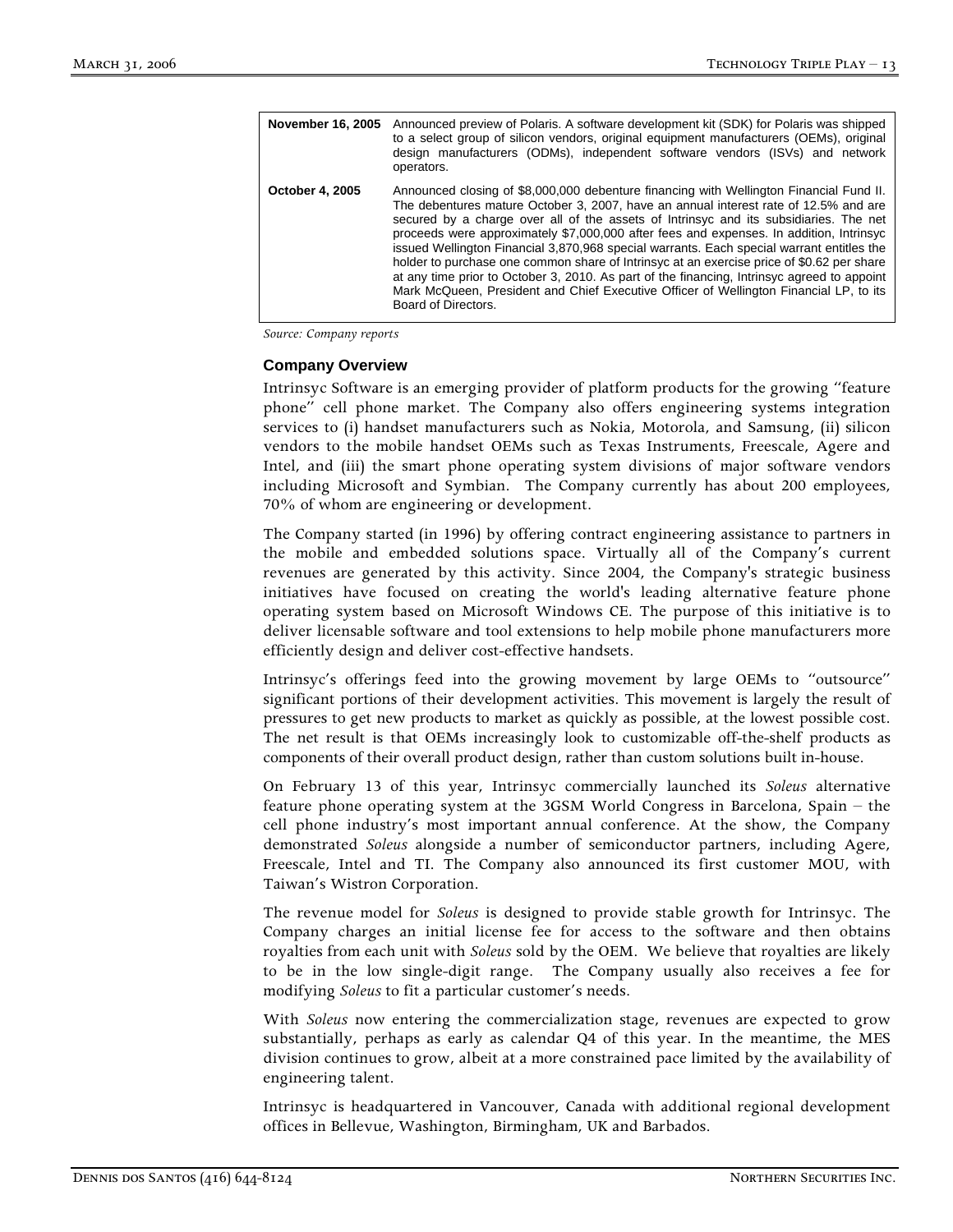## **Products**

The Company's Mobile and Embedded Solutions ("MES") group, located in Vancouver, Canada, performs Intrinsyc's systems integration services. This division has been the foundation of the Company since 1997, and virtually all of the Company's current revenues are generated by the approximately 80 engineers in the group. In the process of creating customized solutions, the MES group developed strong relationships with many potential customers and partners in the cell phone industry, including chip vendors, software suppliers and OEM/ODMs.

In 2004, the Company created its Mobile Software Products ("MSP") group for the development of the just-released *Soleus* feature phone software product. This group was established in and remains located in Bellevue, Washington in order to be near Microsoft's Redmond, Washington campus. *Soleus* is the first operating platform based on Microsoft's Windows CE that is small enough, cheap enough and flexible enough to be economic in the feature phone market. Customer relationships developed by the MES group ease the sales process for the MSP group.

## **Go-to-Market Strategy**

Intrinsyc's go-to-market strategy is to target the following channels of distribution: (i) Semiconductor and platform software vendors as partners, (ii) handset manufacturers, both OEM and ODM, (iii) wireless carriers, and (iv) third-party application providers.

In terms of geography, the Company is likely to find the lowest barriers to entry in Asia, where the environment is such that carriers provide only the wireless connection; users can connect any device they like to the carriers' networks. The challenges in Europe are larger, in that the environment provides a mix of both connection-only carriers and others that control the devices connecting to their networks. North America is likely to provide the largest challenge since carriers there control both the devices and the networks to which they are connected.

#### **Revenue Model**

Intrinsyc's revenues have historically been generated entirely through the provision of contract/consulting engineering services to a wide variety of customers, with some software product sales and reselling of hardware. Billing is typically per diem.

The revenue model for *Soleus* includes (i) an initial license fee for access to the software, plus (ii) a royalty payment for every cell phone shipped with *Soleus* inside and (iii) onetime Non-Recurring Engineering (NRE) fees for customer-specific modifications to the standard *Soleus* platform.

We believe the initial license fee will be in the US\$100,000 to US\$200,000 range, with royalty revenues in the range of US\$2.00 to US\$4.00 per handset. We expect NRE fees to be between US\$0.5 million and US\$1.0 million per design.

#### **Market Opportunity**

*Soleus* is targeted at the feature phone segment of the cell phone market, which industry observers typically describe as mid-range mobile handsets. One of these wireless industry analyst firms, Ovum Corporation, estimates that the feature phone market was 508 million units in 2005 and will grow to 850 million units by 2009. If *Soleus* were to be used in all of them, Intrinsync's revenue would top US\$2 billion.

Our forecast assumes that there are about 700 different feature phone models in the market today, growing to 1,100+ models by 2009. On average, a single model sells about 750,000 units over its 12-month life cycle. In our outlook, we have assumed 14 phone models using *Soleus* by August 2008, each with average volumes.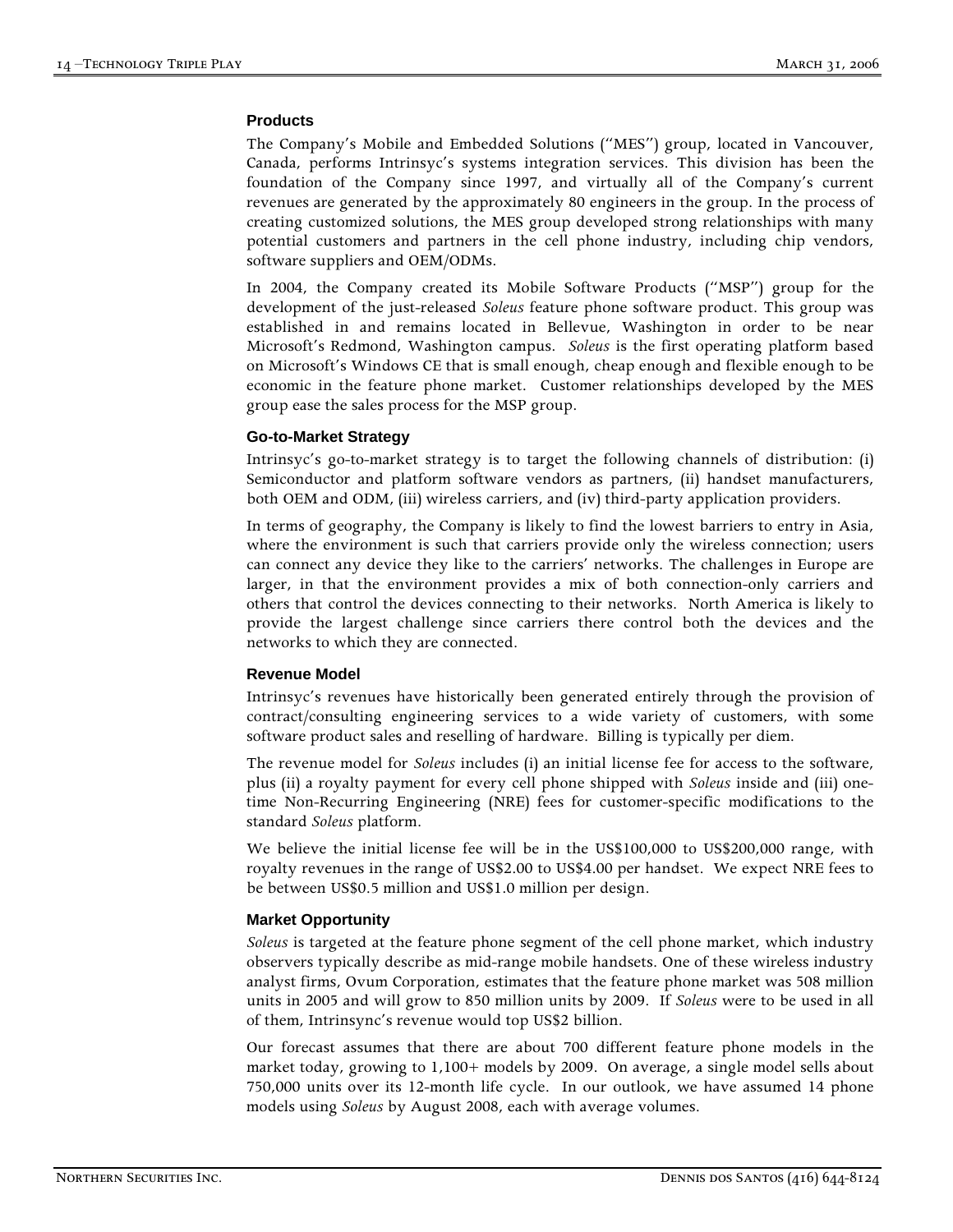#### **Risks**

**Speculative Risk** *–* Despite having been in business for more than 10 years, Intrinsyc is at a very early stage of development and as such should be regarded as a speculative investment.

**Financial Risk –** Intrinsyc has outstanding secured debentures in the amount of \$8.0 million maturing on October 3, 2007. The debentures have an annual interest rate of 12.5% with monthly payments of interest only until maturity, and are secured by a charge over all of the assets of Intrinsyc and its subsidiaries. Under the terms of the debentures, the Corporation must maintain a minimum cash balance of \$2 million and tangible net assets in excess of \$500,000. This risk is offset by the Company's recent capital raise of \$24 million. The Company has had a history of financial losses

**Research and Development Risk** *–* Intrinsyc's end-markets are evolving at a very rapid rate; this requires the Company to make continuous investments in R&D. Should the Company either under-invest or mis-invest in R&D, the Company may not be able to meet our expectations.

**Major Industry Software Vendor Partners May Become Competitors** – Intrinsyc relies on cooperation from Microsoft Corporation and Symbian Limited in order to utilize their technologies. Microsoft and Symbian could add features to their operating systems and application product offerings that directly compete with the software products and services that Intrinsyc provides.

**Length of Sales Cycle** – The typical sales cycle for Intrinsyc's products is 6 to 9 months. As a result, the Company's financial results may vary significantly from quarter to quarter.

**Foreign Exchange Risk** – Intrinsyc obtains most of its revenue in US dollars, and has many expenses in Canadian dollars and the British pound. Although the Company hedges 60%-80% of its net monthly US dollar receipts, a rise in either the Canadian dollar or British pound relative to the US dollar could have a negative effect on our forecasts.

#### **Management**

#### **Derek Spratt,** *Chief Executive Officer*

Mr. Spratt is the founder and CEO of Intrinsyc. Previously, Mr. Spratt was co-founder and CEO of Consequent Technologies, a co-founder and EVP of PCS Wireless, Inc., the VP and Business Unit Manager of Nexus Engineering, and Product Development Manager in Motorola's Wireless Data Division.

#### **Vincent Schiralli,** *President & Chief Operating Officer*

Mr. Schiralli has more than thirty-five years of software and telecommunications experience. Mr. Schiralli is the former CEO of Qobra Systems Inc., a virtual private network hardware and software company, and Passport Online Inc., an Internet service provider. Previously, he was Vice President of Operations and COO of Rodin Communications Corp. as well as founder and President of Communitech, an Ontariobased technology association.

#### **Andrew Morden,** *Chief Financial Officer*

Mr. Morden is a Chartered Accountant with over 15 years of finance, accounting and public markets experience. Mr. Morden is the former Chief Financial Officer of Digital Dispatch System Inc. Previously, Mr. Morden worked with Intrawest Corporation as the Vice President of Financial Planning and Systems, SAP Canada as a Client Manager, and KPMG as a Senior Manager in the Assurance and Corporate Finance practices.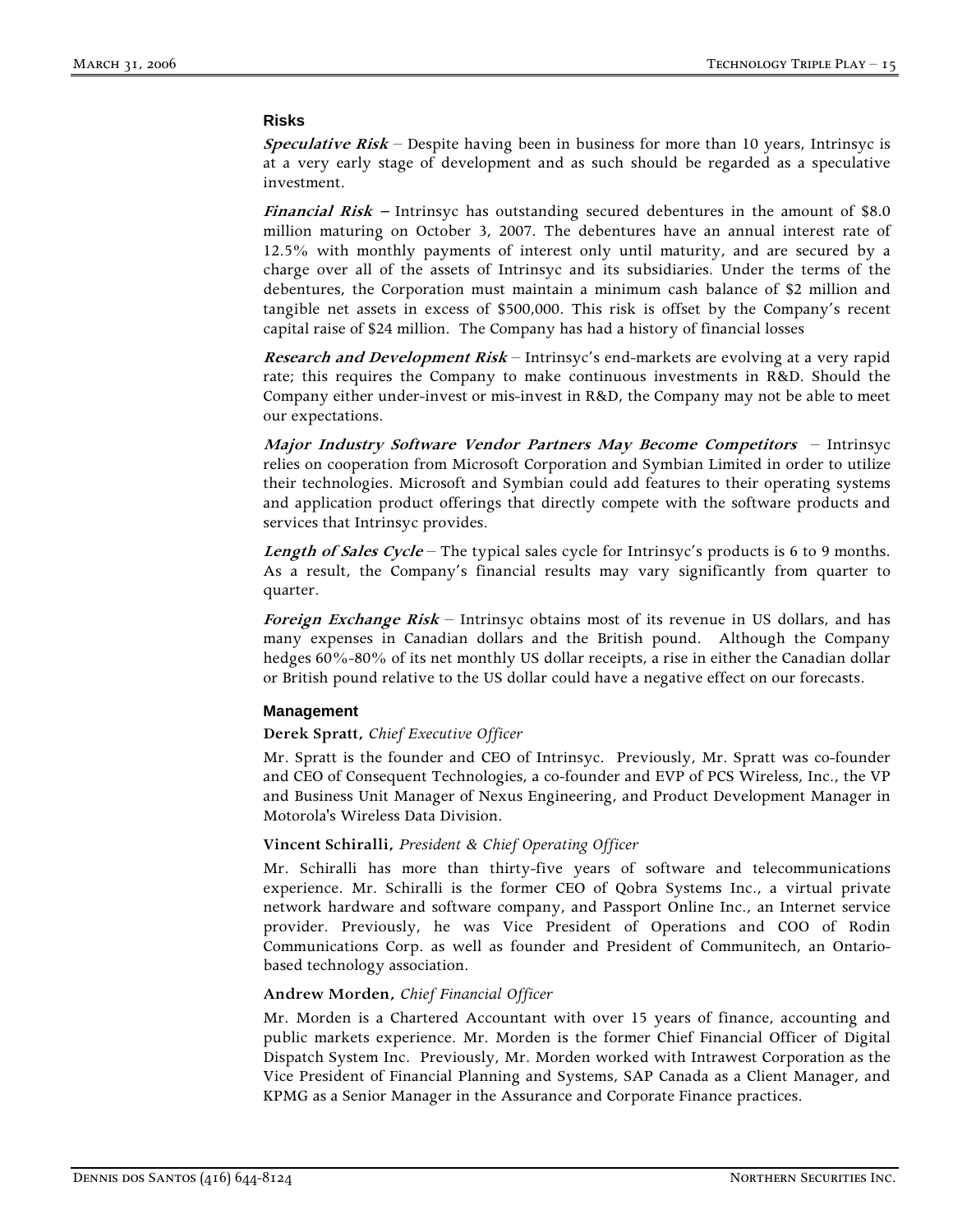#### **Randy Kath,** *VP Mobile Software Products*

Mr. Kath has more than 15 years experience in software development, program management, product management, sales, marketing and business management. Previously, Mr. Kath was at Microsoft where he rose to general manager of Microsoft's embedded platform group. Prior to Microsoft, Mr. Kath worked as a software engineer for Shepard's McGraw-Hill and for General Dynamics.

## **David Manuel,** *VP Mobile Embedded Solutions*

Mr. Manuel has more than 18 years of international experience in engineering turnkey systems and software development projects. Prior to joining Intrinsyc, Mr. Manuel spent nearly a decade at MacDonald Dettwiler and Associates running systems developments for various space agencies and international governmental agencies.

## **Financials**

Intrinsyc's core business has grown at a steady pace over the last three years, with revenue increasing from \$14.0 million in F2003 to \$17.5 million in F2005. Over that same period, gross margins improved from 35% to 48%, leading total gross profits to increase from \$4.8 million to \$8.5 million (or 33% per year). We expect revenue growth to remain steady in this area of the business, and margins to stabilize in the  $40\%$ -50% range. Figure 5 shows the quarterly progression of revenue, gross profit and gross margin since Q1-F03.





*Source: Company report, NSI estimates*



**Figure 6: Operating Expenses**

*Ramp in R&D has pushed operating expenses up*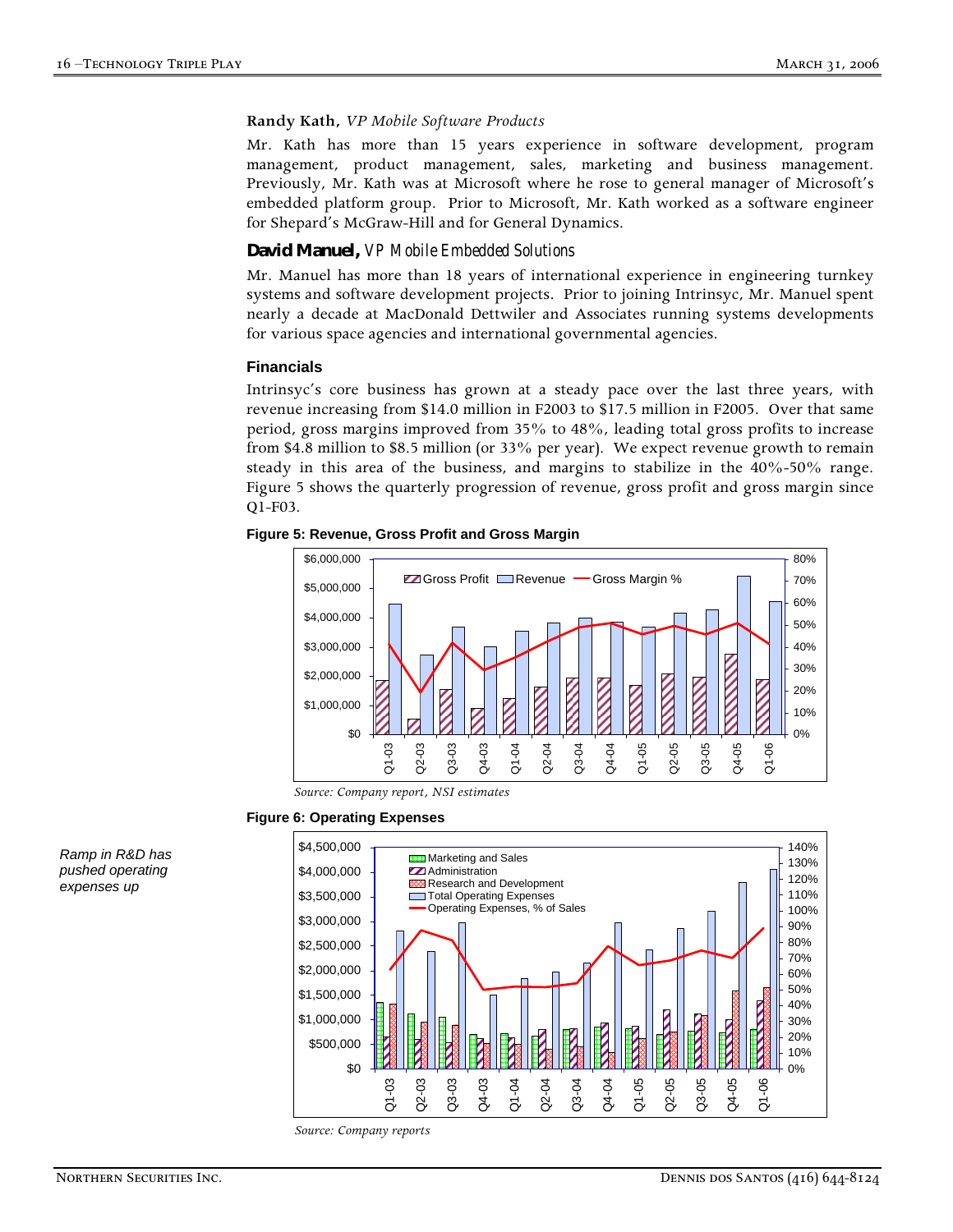While the revenue and gross margin have grown consistently, operating expenses have grown even more aggressively. Though administration and selling expenses have remained fairly constant, research and development costs have risen sharply over the past several quarters. This rise in research and development is attributable to the development of *Soleus*, beginning in 2004. We expect capex growth to slow in coming quarters.

At the end of its last quarter, the Company had over \$11.0 million in cash and equivalents versus \$7.4 million in long-term debt. Since then the Company closed a financing. Net proceeds from the financing are expected to be approximately \$24 million. The Company is well funded to invest in growing its business.

# **Valuation**

To arrive at our valuation for Intrinsyc we have applied our previously mentioned methodology to the two segments of the Company's business, the historical core business and *Soleus*. *Soleus* is in its early stages and we expect it to grow very quickly over the next few years. To that side of the business we are applying a multiple of 6.0× F2008 revenue. For the core consulting business, growth has been slower so we are applying a multiple of 1.5× F2008 revenue. **This results in a 12-month price target of \$1.75, which represents nearly 97% upside from the current price.**